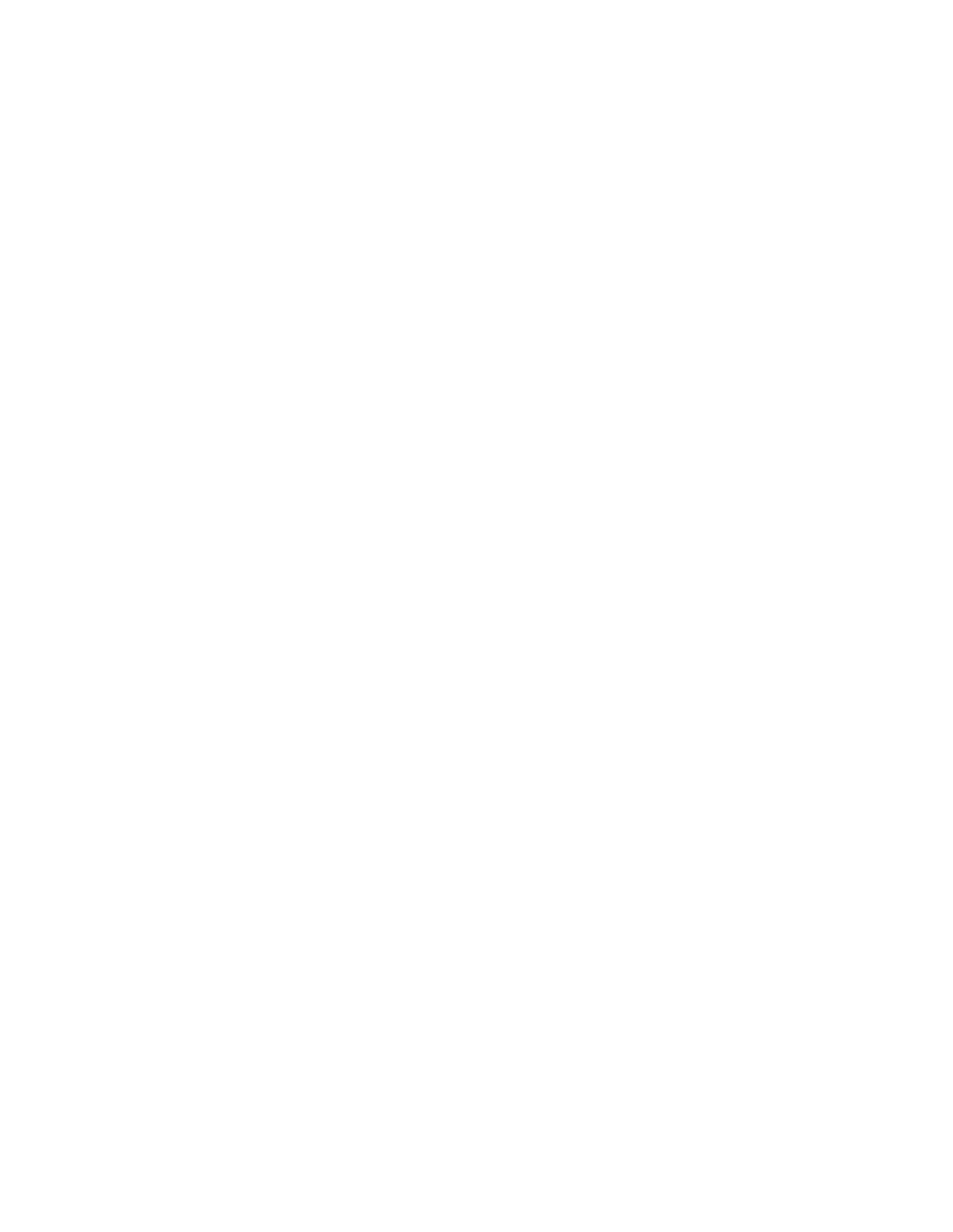#### PUBLIC NOTICE

Notice is hereby given that the Town of Huachuca City, Arizona will receive sealed proposals for Solid Waste Services until 4:00 P.M., local time, Wednesday, October 10, 2018, when they will be opened by the City Manager's office and City Clerk's office.

All proposals must be directed to the following address: Town Clerk, Town of Huachuca City, 500 N. Gonzales Blvd, Huachuca City, Arizona 85616, or hand delivered to the Town Clerk's Office at the same address. All proposals shall be clearly marked "SEALED SOLID WASTE PROPOSAL FOR THE TOWN OF HUACHUCA CITY" on the lower left hand of the sealed envelope.

The Town is not responsible for the pre-opening of, post opening of or the failure to open a proposal not properly addressed, submitted or identified.

Scope of work may be obtained from the Town Manager's Office, at the address named above, Monday through Friday, 8:00 A.M. through 5:00 P.M.; phone # (520) 456-1354, fax # (520) 456-2230 or email [jfuller@huachucacityaz.gov.](mailto:jfuller@huachucacityaz.gov)

The Town Manager of Huachuca City reserves the right to reject any and/or all proposals or accept the proposals which they deem are in the best interests of the Town. Proposals received after the time specified shall be returned unopened.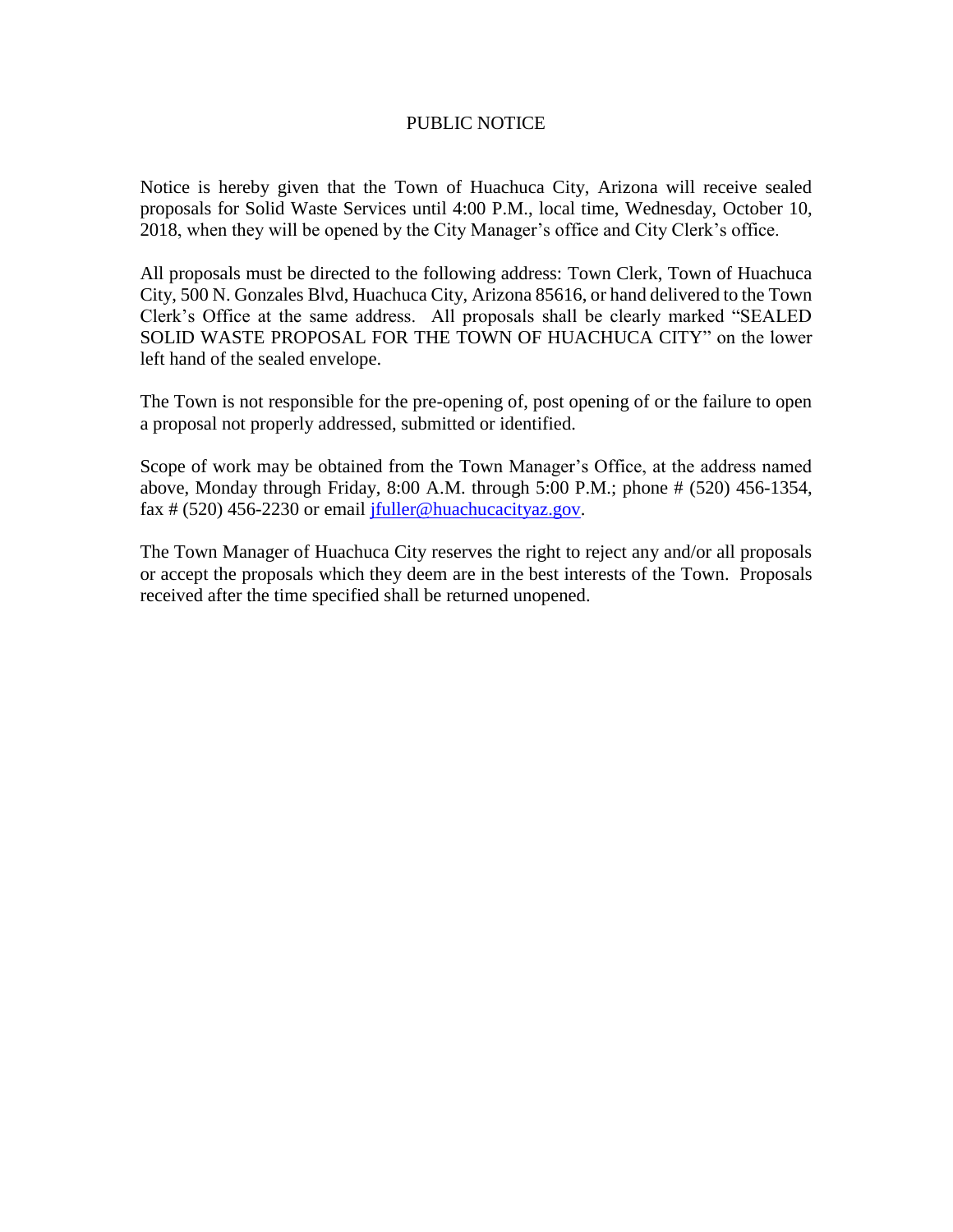## **Request for Proposals (RFP) for Solid Waste Services for the Town of Huachuca City, Arizona**

#### **1. Summary Statement of Work**

- 1.1 The Town of Huachuca City, Arizona (Town) is soliciting proposals for the collection and transport for disposal of Solid Waste for all Residential customers and all Townowned Commercial accounts.
- 1.2 The Town is planning to award one (1) contract (Contract).
- 1.3 The term of the Contract is anticipated to be five (5) years, and the Town will have the option to extend the term for up to a total term of ten (10) years; the proposed start date is December 1, 2018.
- 1.4 The Town currently services select Commercial accounts within the Town limits, which will also be assigned to the successful proposer subject to any objection or termination of the account by the customer. Commercial accounts may arrange with any Licensed Hauler as per State Law. Proposers will not be required to bid on providing service to Other Commercial Accounts.
- 1.5 The Town requires every generator of Solid Waste within the Town trash service area to arrange for pickup and disposal of Solid Waste with a Licensed Hauler.
- 1.6 Prior to commencement of activities under the agreement with the Town, all Haulers will be required to be licensed by any required State agency and with the Town of Huachuca City in order to conduct operations within the municipal boundaries.
- 1.7 The Town will provide as part of the Contract: billing, collection of payments, and absorbing bad debt. Under the Contract, service will be initiated or terminated through the Town billing office. Commercial Accounts that arrange for Solid Waste services under the Contract will be treated in the same manner as Residential for the establishment of billing services and bad debt. Commercial Accounts which do not use the Hauler under contract with the Town will need to make arrangements directly with a Licensed Hauler.
- 1.8 All Proposers must supply and maintain all necessary manpower and equipment to provide the required collection and hauling services for the Town and Town customers, including but not limited to maintaining appropriate containers to place the solid waste within while waiting for pickup, equipment to pick-up and transport the solid waste to the Huachuca City landfill.
- 1.9 Town will require the successful proposer to pick up all Residential Solid Waste one (1) day each week. Town Commercial accounts will vary on the number of pickups,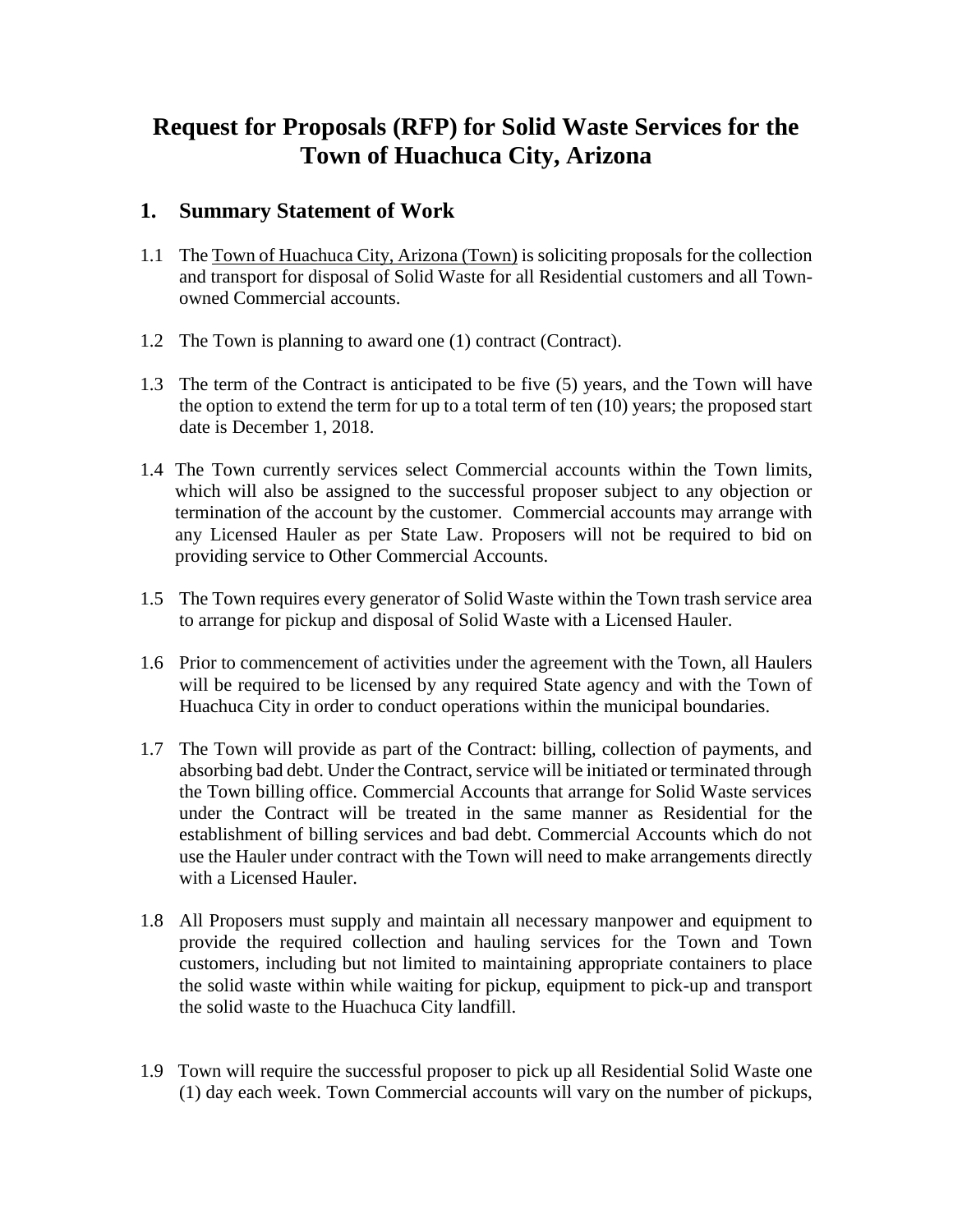size of containers, location, and time of year, the details of which may be negotiated directly between the successful proposer and the Commercial Account owner. Other Commercial Accounts will vary depending on the type business and time of year.

- 1.10 All refuse picked up under the Contract shall be delivered to the Huachuca City Landfill located in Huachuca City, Arizona located at 600 N. Skyline Drive, Huachuca City, Arizona, 85616. The winning contractor will pay the large commercial disposal fee for all town contracted business to the Town landfill. The winning contractor will be subject to the 1.5% compounded monthly fee for trash bills that are considered delinquent.
- 1.11 Town is anticipating award of the Contract in October 2018.
- 1.12 The current system of Solid waste pick up involves the use of 95 gallon containers and 300 gallon community can containers for Residential and commercial use (provided by contractor). The containers are picked up currently mechanically twice a week. The Town is receptive to consider a variety of other proposed containers and pickup equipment. Proposer should present in its response the types of equipment it would be planning to use. Most of the Town is currently served by alleys, along which residents have traditionally placed containers of solid waste for the purpose of collection. The Town would like to change to 95 gallon containers for all residential trash to be picked up from cans in the street. The Town is looking to eliminate the 300 gallon community cans, while also eliminating the trash cans in the alleys. Commercial could use 95 gallon cans or dumpster (All proposal information of this type shall remain confidential until after the contract is awarded). The selected contractor would be responsible for providing the trash can containers to Town residential and commercial customers. Under Arizona law commercial businesses may select their own garbage provider. The Town is open to leasing its current 95 gallon cans to the winning contractor as a part of the service agreement. The Town would not be replacing any of the town cans that are leased by the contract if they are damaged or beyond repair.
- 1.13 There are approximately 651 residential customers, with a potential of having this number double or more with future development in Huachuca City. The Successful Proposer will be required to provide Residential Solid Waste collection services to all occupied residences within the Town.
- 1.14 The Town previously offered two (2) sizes of containers to Commercial accounts; 95 gallon and 300 gallon container. Commercial customers could choose the size and number of containers and the frequency of pickup. The Town does not know how many Commercial Accounts may continue to use the service provided through the Town under this Contract. The Town is bidding out the Town Government Commercial accounts under this RFP. The following information is for ALL current Commercial Accounts in the Town (including the Town's accounts);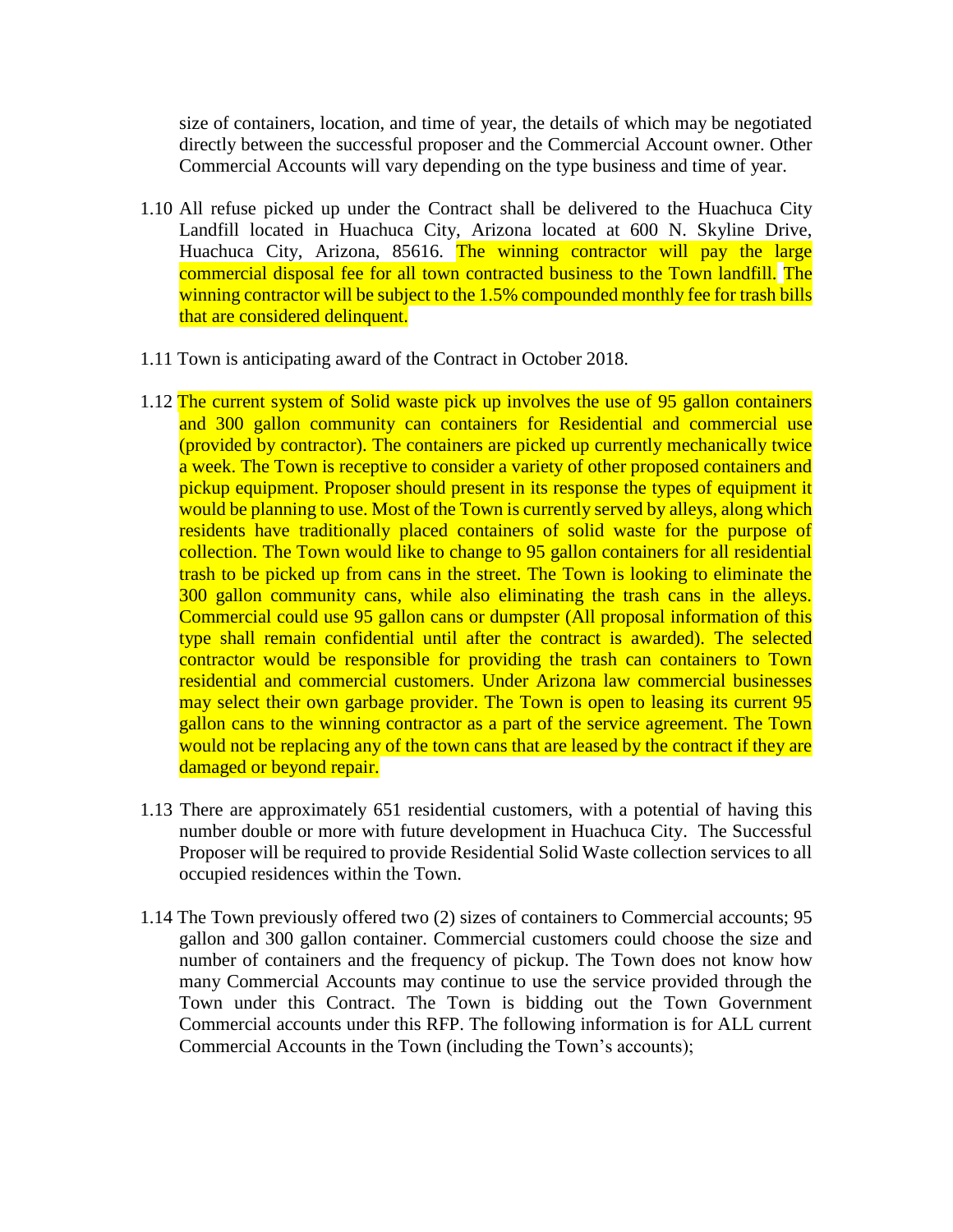The Town Government Commercial accounts (a subset of All Commercial Accounts listed above), are covered under this RFP, have some seasonality, and the average number of pickups may vary depending upon the time of year. The current number and type of units used are as follows:

# Of Commercial Accounts Commercial Customers 32 *(Note: The City does not breakdown figures between 95 gallons & 300 gallon cans*)

- 1.15 Occasionally, a Residential or Commercial account may have a need for a larger container for a temporary use, i.e. a roll off during construction. Arrangements for delivery and pickup of these types of additional containers will be made directly between the hauler and the customer for this service; for accounts serviced by the Town, the Hauler will provide the billing information to the Town, which will service accounts in the same manner as provided for underlying services. The Town does not currently provide a roll-off service, the winning bid contractor would set an amount per size of roll-off which would then be added to the Town fee schedules.
- 1.16 While it is anticipated that each account will have a container assigned to that account, there may be circumstances where it is in the best interest of the Town to allow "sharing" of a container for efficiency or effectiveness.

#### **2. General Information and Instructions to Proposers**

- 2.1 The Town Clerk will maintain the original documents, related terms and conditions, Exhibits, and all other attachments, in an archival copy. Any modification of these, In the proposer's submission, are grounds for immediate disqualification.
- 2.2 The Town of Huachuca City is located on Arizona Hwy 90 approximately 68 miles southeast of Tucson, Arizona. The Town is located at an elevation of 4,400 feet. It has mild winters (rarely gets below freezing), and warm summers (gets above 100). There are two rainy seasons (in the summer from July through Sept and the winter from January through March). The Town has a residential population of approximately 1783. The Town has a commercial Sector which is mainly retail trade. This biographical information is provided for background purposes only; each proposer must verify whatever information it deems important before submitting a proposal to perform the requested scope of work.
- 2.3 The planned schedule for this RFP is:
	- September 11 Issue the RFP
	- October 5 Questions/Inquires due by 10AM MST
	- October 10 Proposals to be received by 4 PM MST in the Town Clerk's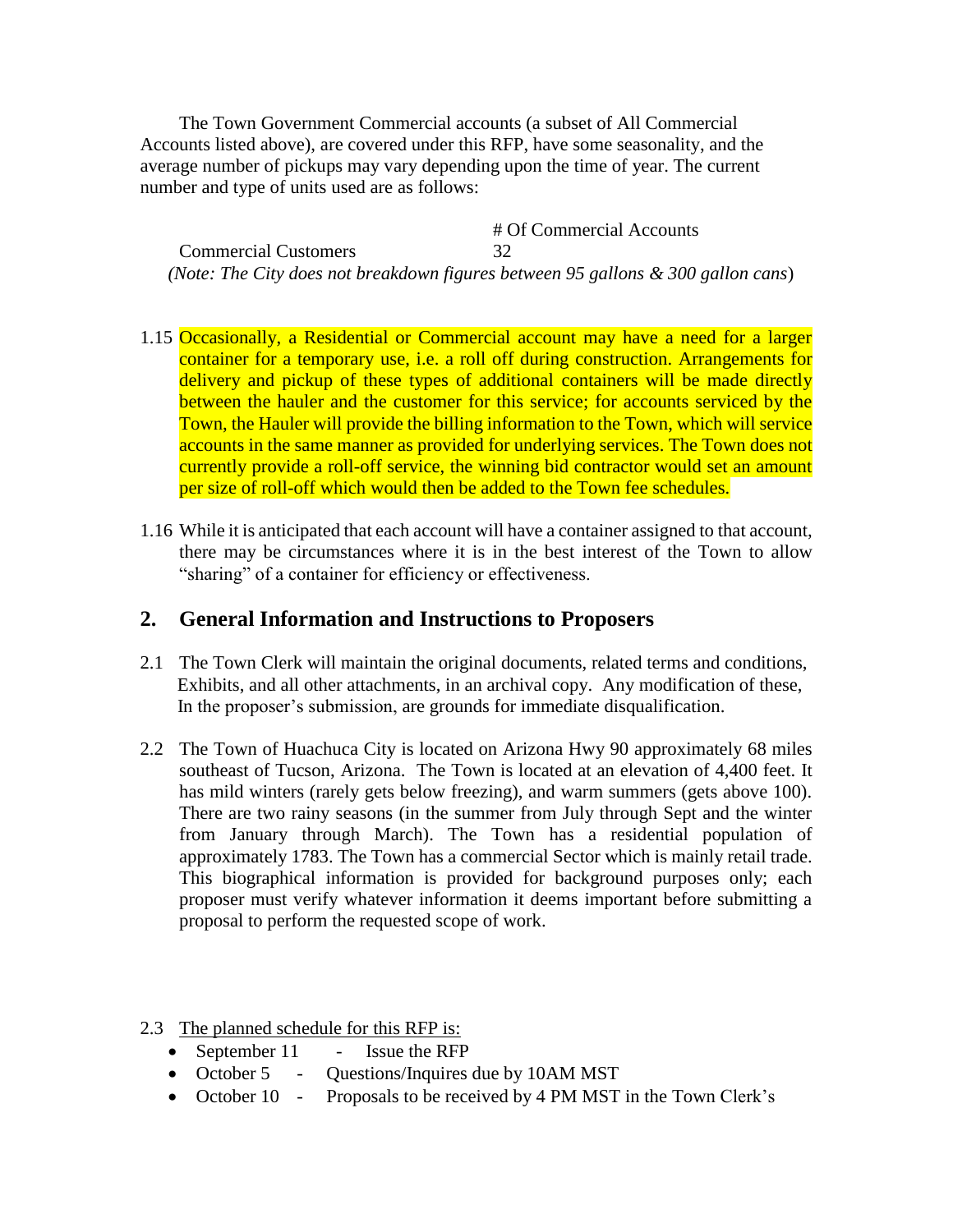- October 31 Winning contractor notified of contract
- December 1 Town trash service thru winning contractor begins.
- 2.4 It is the proposers' responsibility to fully understand the RFP, contract, any associated documents, and any responses to inquires made to the proper official of the Town. The Proposers should study the materials, ask questions of the appropriate Town Official, and consult such experts as they may deem necessary to assist in gaining such understanding. The Town reserves the right to disqualify any proposer who demonstrates less than such understanding. Further, the Town reserves the right to determine, at its sole discretion, whether the proposer has demonstrated such understanding. Related to this, the Town reserves the right to cancellation of award, if award has been made. Such disqualification and/or cancellation shall be at no fault, cost, or liability whatsoever to the Town.
- 2.5 All information and responses to questions made by the Town are offered in good faith. Individual items are subject to change at any time. The Town is not responsible or liable for any use of information, or for any claims attempted to be asserted there from.
- 2.6 No verbal communication will be effective unless confirmed in writing by the specified Town Official in charge of managing this RFP.
- 2.7 The Officials in charge of interfacing with Proposers are the Town Clerk, Jennifer Fuller, Public Works Director Jim Halterman and Town Manager Matthew Williams. Their contact information is as follows:

Town of Huachuca City

Town Clerk, Jennifer Fuller 500 N. Gonzales Blvd Huachuca City, AZ 85616 520-456-1354 Work 520-456-2230 Fax [jfuller@huachucacityaz.gov](mailto:jfuller@huachucacityaz.gov) 

Public Works Director, Jim Halterman 500 N. Gonzales Blvd Huachuca City, AZ 85616 520-249-5241 [jhalterman@huachucacityaz.gov](mailto:jhalterman@huachucacityaz.gov) 

Town Manager, Matthew Williams 500 N. Gonzales Blvd Huachuca City, AZ 85616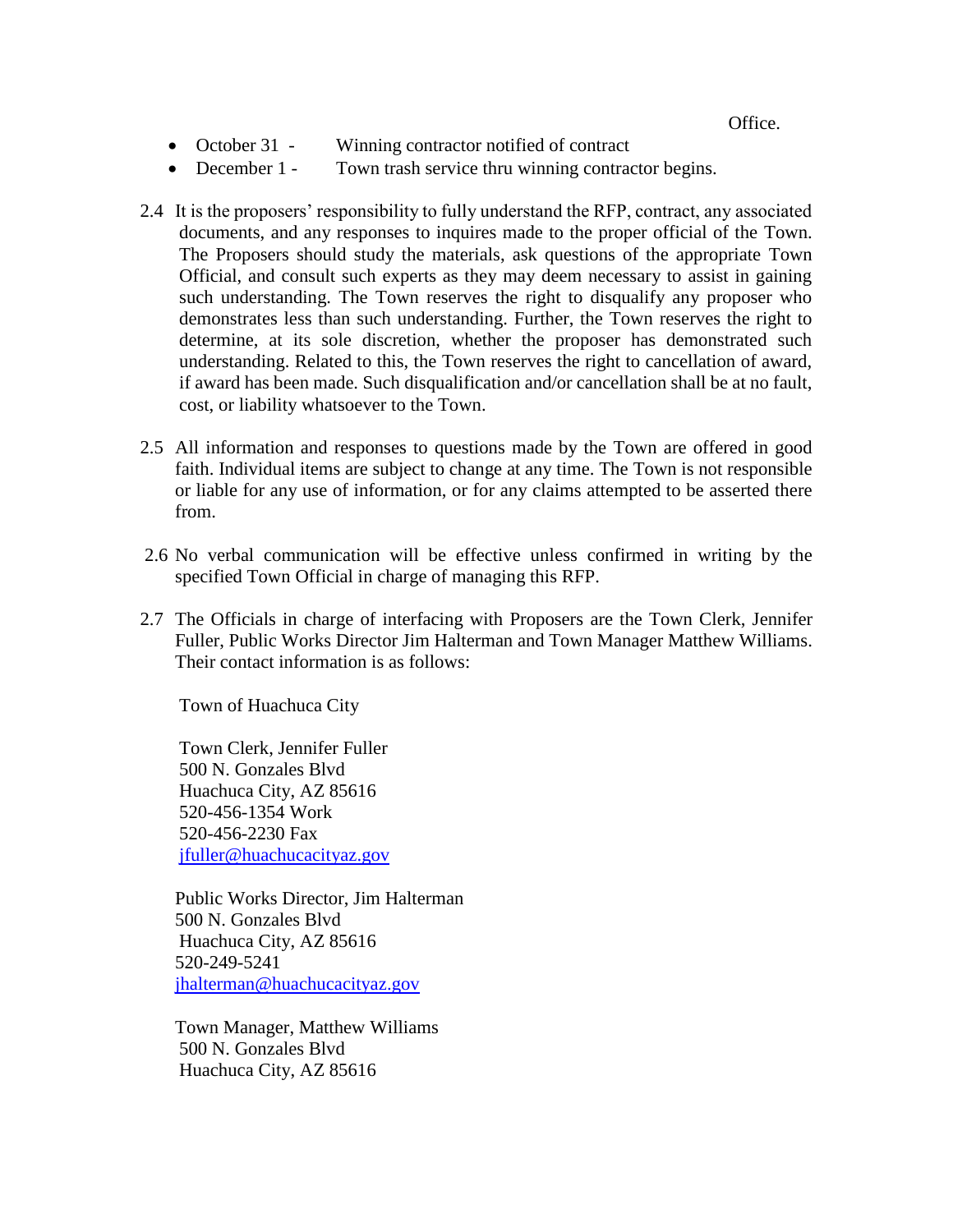520-456-1354 Work [mwilliams@huachucacityaz.gov](mailto:mwilliams@huachucacityaz.gov) 

- 2.8 Once this RFP has been issued, Proposers are not to contact any other Town employees/Officials concerning the RFP. Any such contact may result in disqualification. Collusion of the Proposer with other Proposers or employees thereof, or with any employee or Official of the Town is prohibited and may result in disqualification or cancellation of any award of contract made under this RFP.
- 2.9 All questions, communications and inquiries concerning this RFP shall be in writing. Proposers may bring to the Town's attention what they feel are errors, omissions, discrepancies, or any other matters which they feel could use clarification. These must be submitted in writing (Hand delivered, e-mail and facsimile are acceptable). Town reserves the right to accept, and incorporate any suggestions as the Town may see fit.
- 2.10 The Town will make a good faith effort to respond to all written documents with a written response within three (3) business days through posting of a notice in the Town Hall, mailing by U.S. Postal Service, posting notice on the Town's web site, and if the Proposers have submitted their e-mail addresses the responses will be by email. All Proposers who have indicated an interest in this RFP will be supplied the written responses, but the Town cannot assure that it will notify each party interested in submitting a response unless the party notifies the Town of its interest in receiving updates.
- 2.11 The Town will not respond to any request for information or clarification concerning this RFP, which is received after 10 A.M MST October 5, 2018.
- 2.12 Proposers shall submit their price proposals in the format provided in this RFP. Failure to respond to the mandatory service areas may result in disqualification. Proposers may submit supplemental information to clarify their proposals. Any such supplemental information shall clearly state it is supplemental and shall clearly indicate what is being supplemented. The Town at its sole discretion may accept the information or reject the information. If the supplemental information is accepted and if used as a basis for award of the RFP, such information will be incorporated into the Contract.
- 2.13 Vendor's response to this RFP may not be modified after the Closing date and time. A Town Official may contact any Proposer to seek clarification on the response to the RFP submitted by that Proposer.
- 2.14 The response to the RFP must be properly signed and where required initialed by an authorized representative of the Proposer. Failure to provide signatures and/or initialing may be grounds for disqualification.
- 2.15 The response to the RFP must include the information in Section 4 in the format provided in the RFP. The response must clearly and boldly state information in the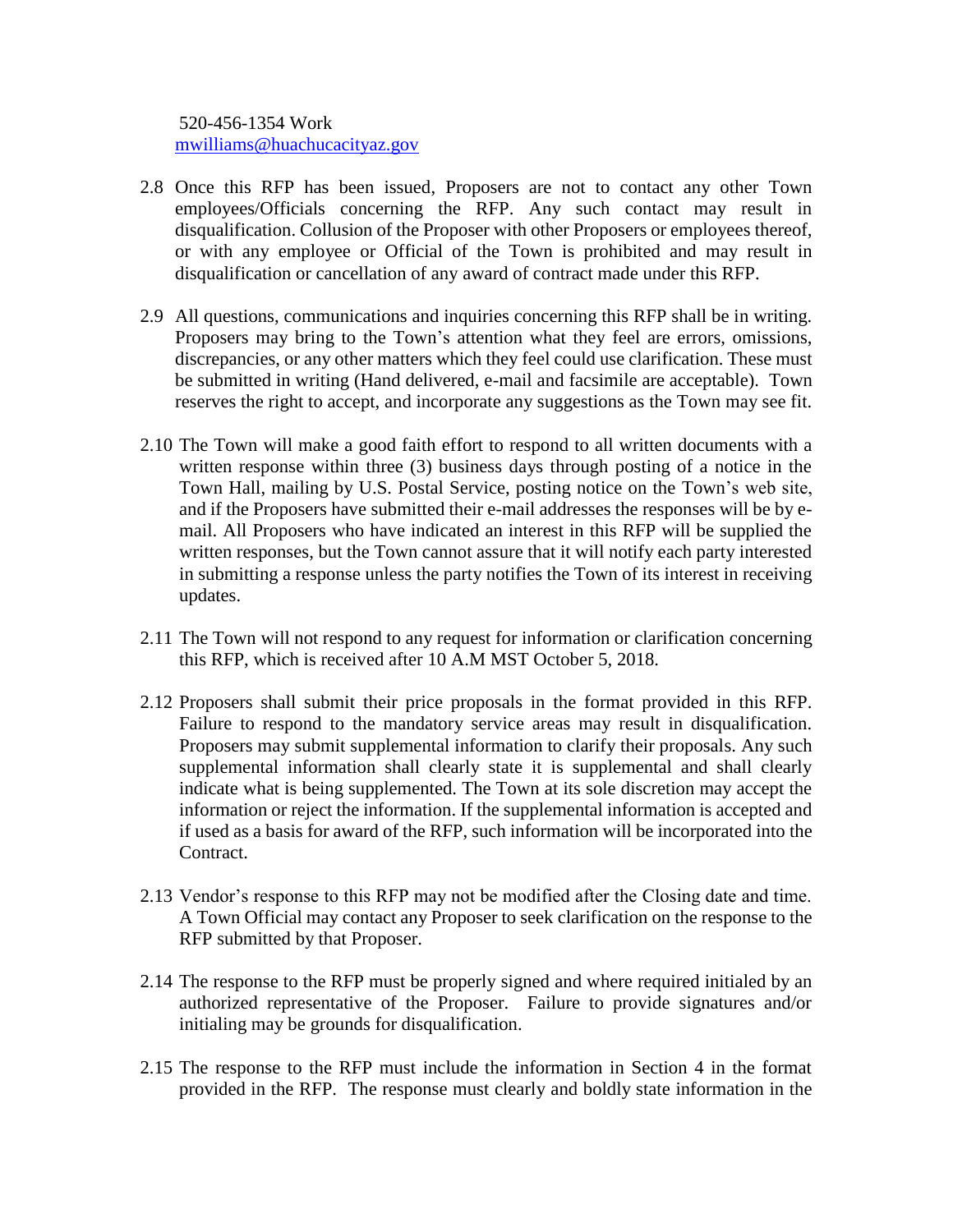format required in this RFP. Supplemental information may be provided on pages which follow the required RFP pages. If supplemental information is provided it should be clearly cross referenced to the required formatted pages, small notations or numbers may be added to the required format to ease cross reference. The Town reserves the right to reject, discount, disallow; without prior notice or contact with the Proposer and without liability of any kind or amount; any or all information that the Town deems overly complex, disorganized, or difficult to evaluate.

- 2.16 Proposals must be received: by the Town Clerk, at 500 N. Gonzales Blvd, Huachuca City, AZ 85616, prior to 4 P.M. MST on October 10, 2018. The Town shall not accept proposals received by Fax or by e-mail. The Town shall at or before the specified time accept all proposals that are properly presented. The Town will allow interested parties to be present at the closing time for accepting proposals. The Town Clerk will open and record the names of all proposers. The Town will make no immediate decision and there will be no disclosure of any information, beyond the name of the proposers, until after the formal notice of award and execution of any contract resulting from this RFP.
- 2.17 Any proposals received after 4 P.M. MST on October 10, 2018 by the Town in response to this RFP will not be opened and will be rejected, and will not be considered by the Town in award of this RFP.
- 2.18 The Town reserves the right to retain or dispose of all proposals submitted in response to this RFP; however, the Town may return the proposal(s) to the Proposer if requested by the Proposer and at no cost or expense to the Town.
- 2.19 Proposals must be submitted in a sealed envelope with the following information clearly marked on the outside of the sealed envelope:

#### **"Sealed Solid Waste Proposal for the Town of Huachuca City."**

- 2.20 The Town of Huachuca City shall not be liable in any manner or to any extent for any cost or expense incurred by any proposer in the preparation, submission, presentation, or any other action connected with responding to this RFP.
- 2.21 Proposers are to submit **three (3) identical copies** in a single sealed envelope.
- 2.22 Proposals shall be valid for a period of at least ninety (90) days after 4 P.M. October 10, 2018; to permit: evaluation, consideration, award, and contract execution of the proposals.
- 2.23 The Town intends to contract with one (1) proposer for the collection and transport of Solid Waste from Residential units and for the collection and transport of the Town of Huachuca City generated Commercial Solid Waste. The Town may also contract for the pickup and transport of other Commercial Solid Waste generated in the Town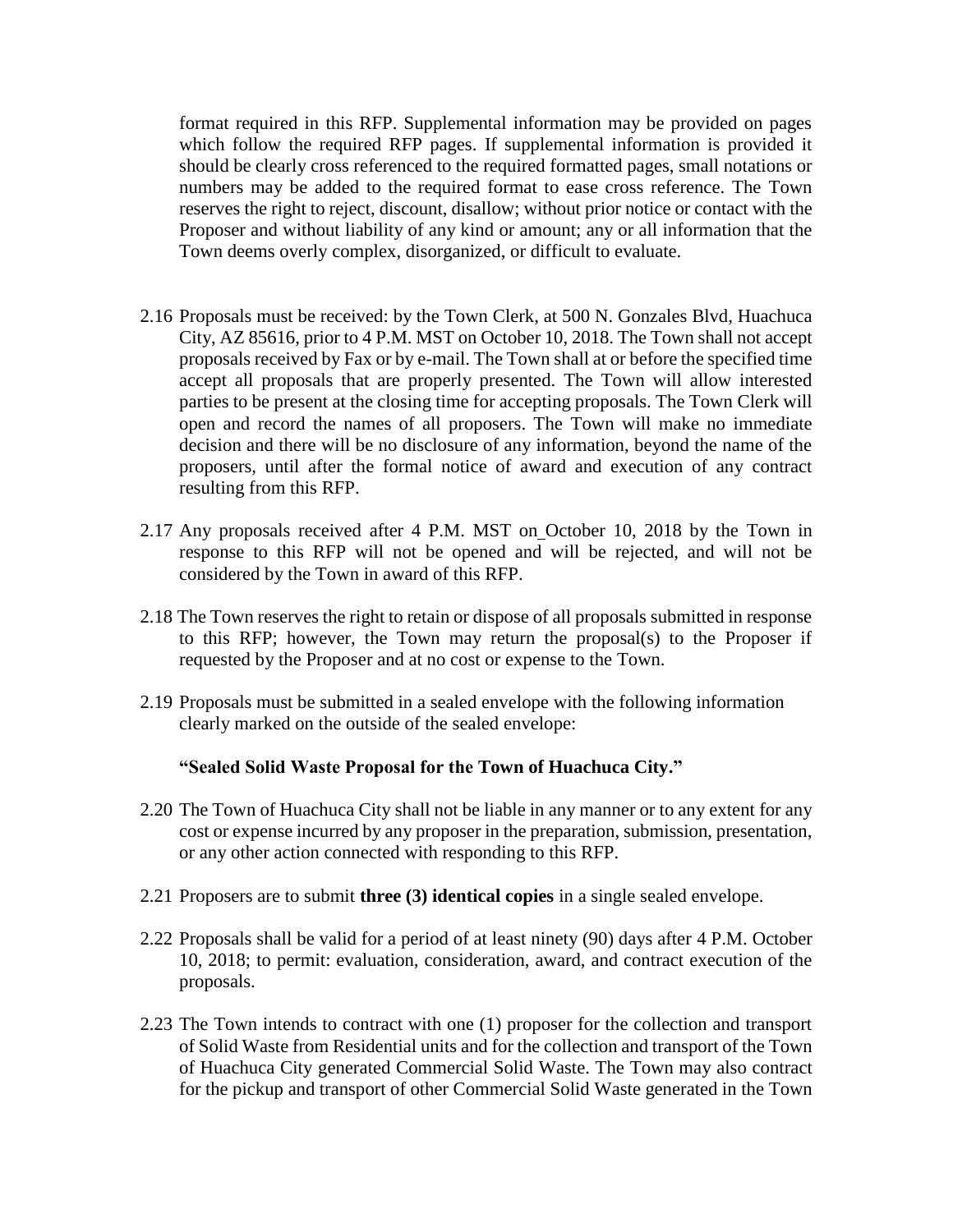of Huachuca City. The Town reserves the right to terminate this RFP process at any time up to the time of contract signing, without prior notice and without liability of any kind or amount. Additionally, the Town reserves the right to commence at anytime a RFP process seeking the same or similar services.

- 2.24 The Town may accept or reject any proposal, in part or in its entirety, if the Town determines in its sole discretion that such proposal contains errors, omissions, or other problematic information. The Town may decide upon the materiality of such errors, omissions, or other problematic information.
- 2.25 The Town reserves the right to review the proposer's capability to deliver the services presented in the RFP. The Town may use information submitted by the proposer and such other relevant information the Town may obtain. The Town retains the sole right to make the decision on the proposer's capability.
- 2.26 The Town shall evaluate each response to this RFP based upon the information provided in the proposal, other relevant information the Town may acquire concerning the proposal, the ability of the Town to use the methods proposed to satisfy the Town's needs, the format used, pricing, and the advantages to the Town of the Proposal. The Town is under no obligation to select as most advantageous to the Town the lowest-priced proposal. The Town shall at a minimum consider; the ability of the proposer to furnish the services in the most advantageous manner to the Town; the demonstrated ability of the proposer to deliver the services based upon actual delivery in other communities; the ability of the proposer to demonstrate the stability to perform during the proposed term of the contract; the cost of performing the services; the ability of the proposer to provide the services on the December 1, 2018 start date; and other pertinent information concerning the capabilities of the proposer. The Town shall evaluate responsive proposals and assign a numeric value to each category, with the maximum value of each category being:

| Category                                                            | Maximum        |
|---------------------------------------------------------------------|----------------|
|                                                                     | Possible Score |
| The ability of the proposer to furnish the services in the most 25  |                |
| advantageous manner to the Town                                     |                |
| The demonstrated ability of the proposer to deliver the services 25 |                |
| based upon actual delivery in other communities                     |                |
| The ability of the proposer to demonstrate the stability to 25      |                |
| perform during the proposed term of the contract;                   |                |
| The cost to the Town of performing the services                     | 50             |
| The ability of the proposer to provide the services on the          | - 25           |
| December 1, 2018, start date                                        |                |
| Other pertinent information concerning the capabilities of the 10   |                |
| proposer                                                            |                |

The proposal with the best value to the Town will have the highest combined, aggregated scoring proposal.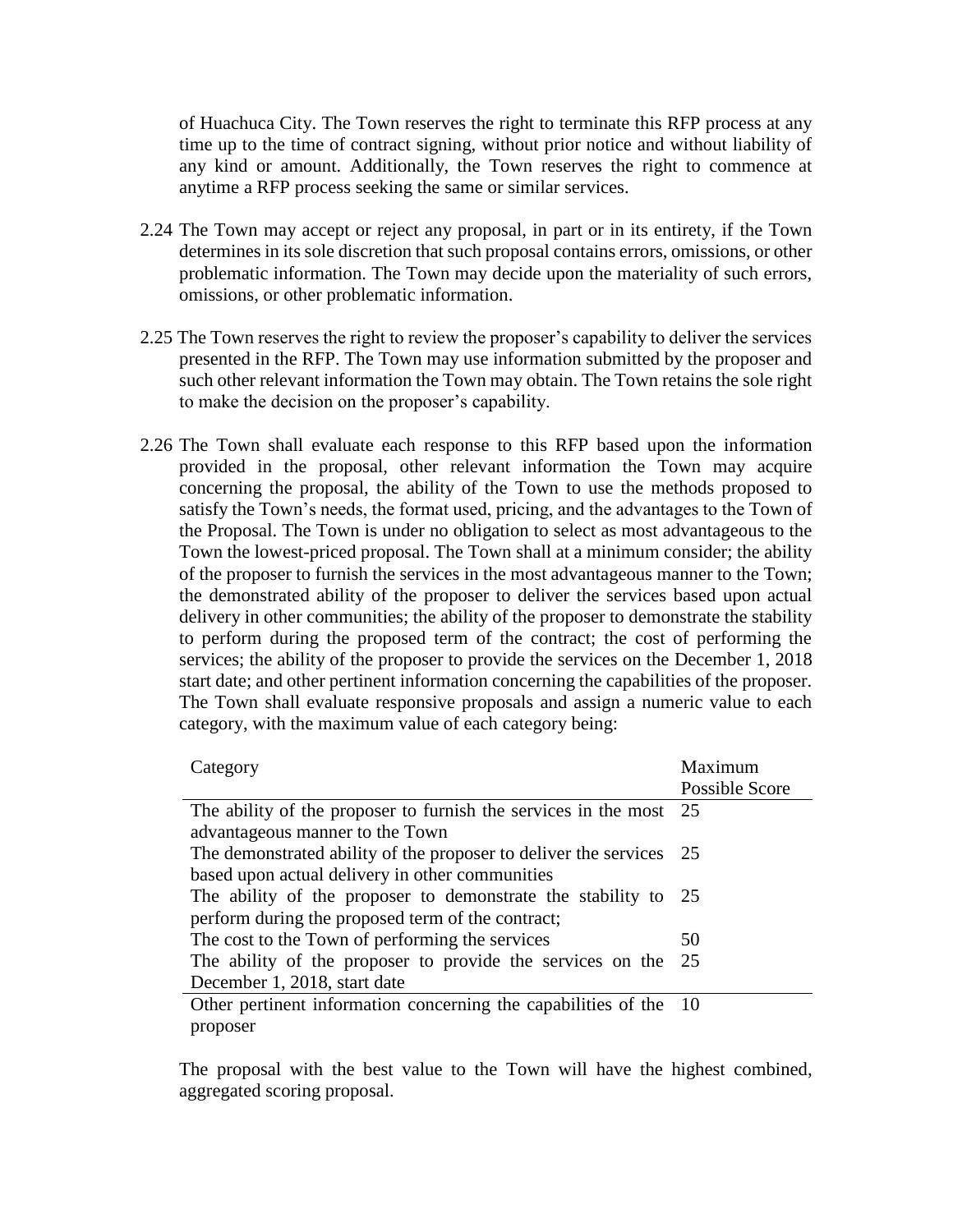- 2.27 The Town reserves the right to communicate with proposers during the evaluation process to clarify information submitted in their proposal(s).
- 2.28 The Town reserves the right to clarify any information in any responsive proposal, including clarifying details; resolving minor differences and errors; receiving assurances from the proposers; and other minor details.
- 2.29 After the award and execution of the contract resulting from this RFP, the proposals become a matter of public record and are available for review during Town's regular business hours.
- 2.30 In the event of any conflict between any documents involved in the RFP process, the order of precedent shall be: Contract, RFP, and written response to comments and suggestions by the Town, and the response to the RFP by the proposer.
- 2.31 The Successful Proposer will be required to execute a contract with the Town according to the Town's standard terms and conditions, a copy of which are available from the Town upon request.

### **3. Scope of Work, Requirements, Pricing, Miscellaneous**

- 3.1 This section identifies specific requirements that must be met by the Proposer in their response to the RFP. Unless specifically indicated in writing the Proposer is providing assurance to the Town that the Proposer can provide the service as indicated. If the Proposer cannot offer the service, the Proposer must specifically state it cannot provide the service and the Proposer must indicate how it would contemplate the service would be delivered by another party. Additional pages may be provided; if additional pages are provided, they shall cross reference with the numbered sections below and be individually numbered pages.
- 3.2 The Successful Proposer will provide all labor, supervision, training, tools, maintenance and insurance on all utilized equipment to provide a complete and adequate refuse and Solid Waste collection, transport, and delivery system to all residential accounts, all Town Commercial Accounts, and all Commercial Accounts the Town is currently servicing. The successful proposer will provide proof of insurance and maintenance on vehicles on request.
- 3.3 The Successful Proposer will obtain and maintain a business license from the Town of Huachuca City for handling solid Waste within the Town limits of Huachuca City as well as a commercial account with Huachuca City landfill within 14 days of notification of potential award of Contract.
- 3.4 The Successful Proposer will Furnish all labor, supervision, training, tools, apparatus, office facilities and equipment, area for storage of containers and vehicles, all, necessary licenses and permits, containers of various sizes for storage of refuse and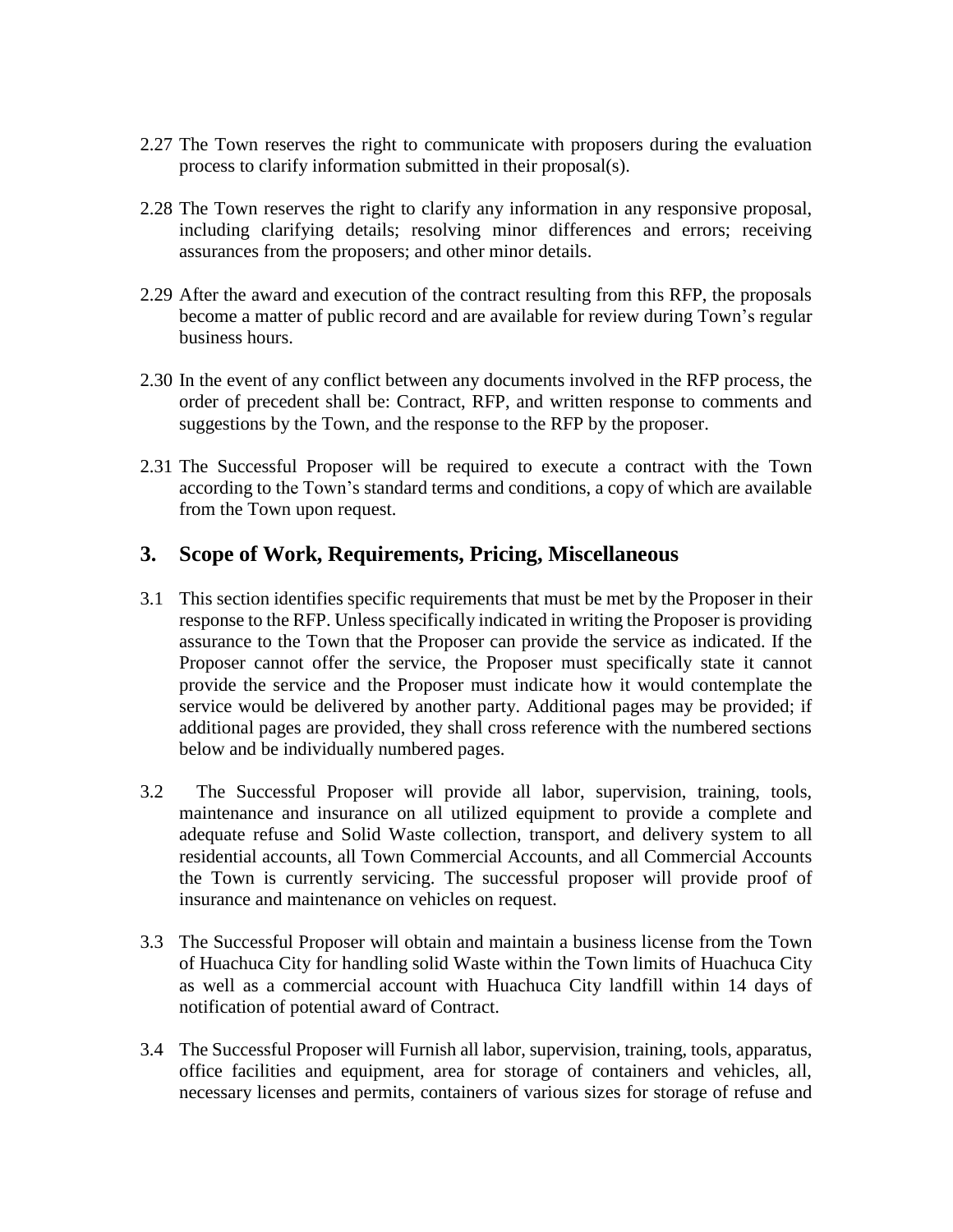solid waste, and any other materials necessary to provide automated refuse and solid waste collection services under this RFP.

- 3.5 The Successful Proposer will provide regularly scheduled refuse and solid waste services for collection, transport and delivery to the Residential and Commercial Accounts under this RFP in accordance with the schedule dictated by the Town.
- 3.6 The Successful Proposer will provide the means to maintain the Solid Waste collection containers in its possession and in the possession of customers in a safe and sanitary condition which minimizes pests, flies, and other vermin.
- 3.8 The Successful Proposer will provide for the pickup, transport, and delivery of refuse to the Town of Huachuca City Landfill.
- 3.10 The Successful Proposer will provide Clear and readable labeling on vehicles which includes a contact number, name of the Proposer.
- 3.11 The Successful Proposer will provide a customer service representative during normal business hours to receive and address telephone calls relative to service under this RFP, and the Successful Provider will make its customer service representative available to the serviced customers, including the Town, during these hours.
- 3.12 The Successful Proposer will respond to customer calls under this RFP/Contract for pickup of refuse within four (4) Business days.
- 3.14 The Successful Proposer will provide that the ownership of the trucks and containers is vested in the Provider's organization.
- 3.15 The Successful Proposer will provide that the equipment and trucks are in good work order and maintained to prevent oil and hydraulic leaks.
- 3.16 The Successful Proposer will provide information including names, addresses and contact telephone numbers of at least three (3) other communities under which the Proposer has provided similar services for at least two consecutive years.

## **4. Pricing Proposal under this RFP**

4.1 Every Proposer must follow the format identified in this section to be considered as having submitted an acceptable Proposal under this RFP. If the Proposer wishes to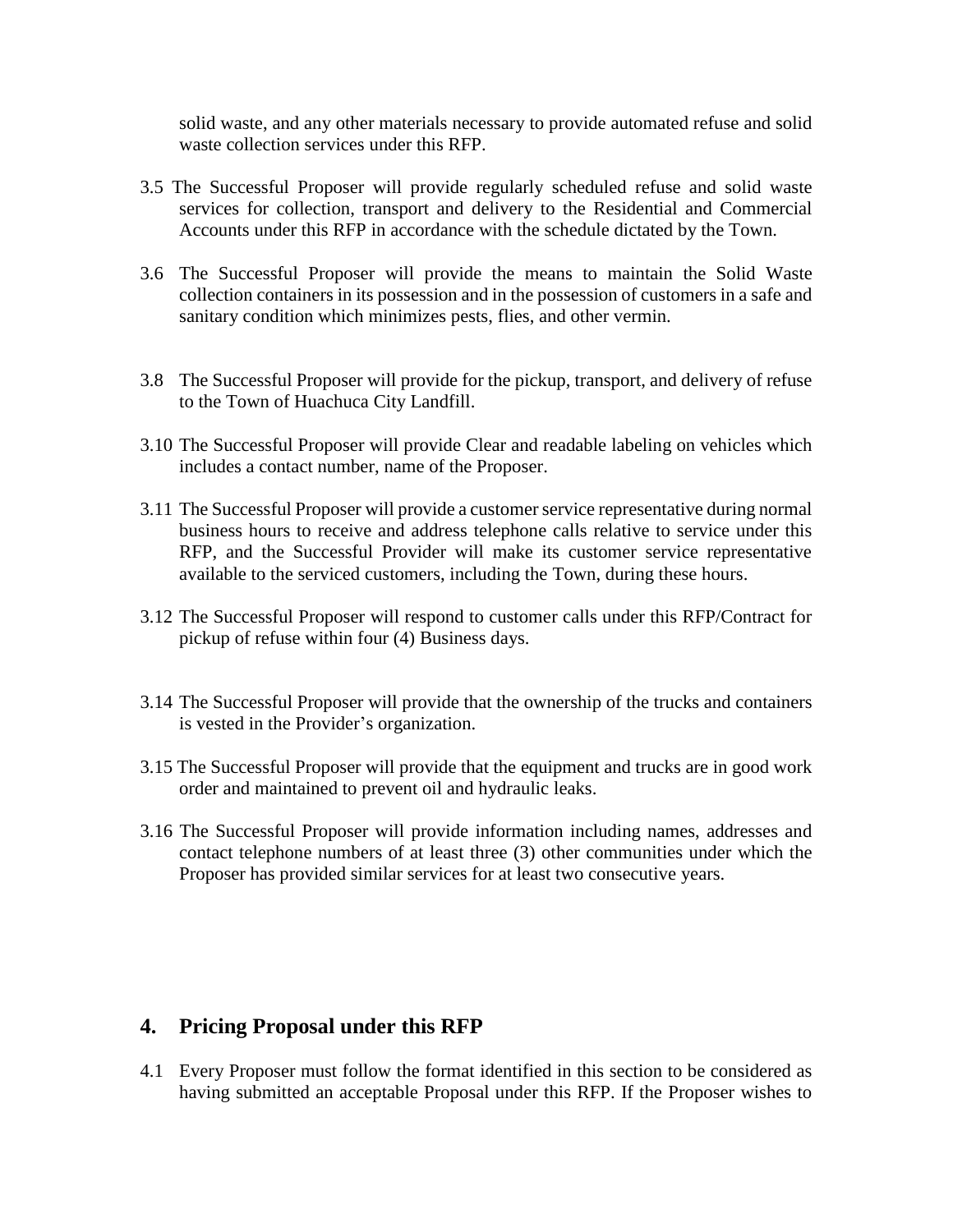provide service in an alternate manner; the Proposer may provide the alternate pricing in a similar format. Any such proposal must be in writing on separate sheets describing what the alternate service is, how it will be delivered and the cost to the Town; each page should be sequentially numbered and the heading on each page should State: "Alternate pricing proposal under Section 4 of the RFP for Solid Waste Services". The Town shall be under no obligation of any type to consider alternate collection, transport, and delivery systems, but may consider, at the Town's sole discretion, any such systems presented.

- 4.2 Pricing for Residential and Town Commercial is mandatory. Pricing for Roll-off is optional but recommended for our residential and commercial customers if needed.
- 4.3 The pricing quoted under this section shall be the prices for the period December 1, 2018 through December 31, 2019. Each succeeding year of this contract, the prices listed in the Contract shall be adjusted, as of July 1, based upon the change in the Consumer Price Index for All Urban Consumers – U.S. City Average as published by the U.S. Bureau of Labor Statistics (CPI), for the immediately preceding time period from Jan 1 to Jan 1. For example the first adjustment will be based upon the change in the CPI during the time period from January 1, 2019 to January 1, 2020 and shall become effective July 2, 2020.
- 4.4 No other changes in pricing are anticipated during the Contract, although the Town will consider NEW Costs (not increases in existing costs) mandated by a governmental agency.
- 4.5 Pricing Schedule for Refuse shall include any and all costs involved with operations of the Proposer to include but not limited to; all licensing, taxes, overhead, equipment, manpower, insurance, pick up costs, transport costs, and unloading costs. It does include the tipping fees paid at the Huachuca City landfill to be paid by the proposer.
- 4.6 The pricing for residential pickup should include a component to represent one pickup/month of refuse from a residence. Multiple pickups over one per month from a single residence may be billed to the residence by the contractor.
- 4.7 The Town reserves the right to charge a \$2 administrative fee per account, per month. This fee would be charged to the customer in addition to the fee set by the service provider.

#### **Mandatory to be proposed**

Monthly charge 1 pickup per can per week

Each Residential Units (96 Gallon Container) \_\_\_\_\_\_\_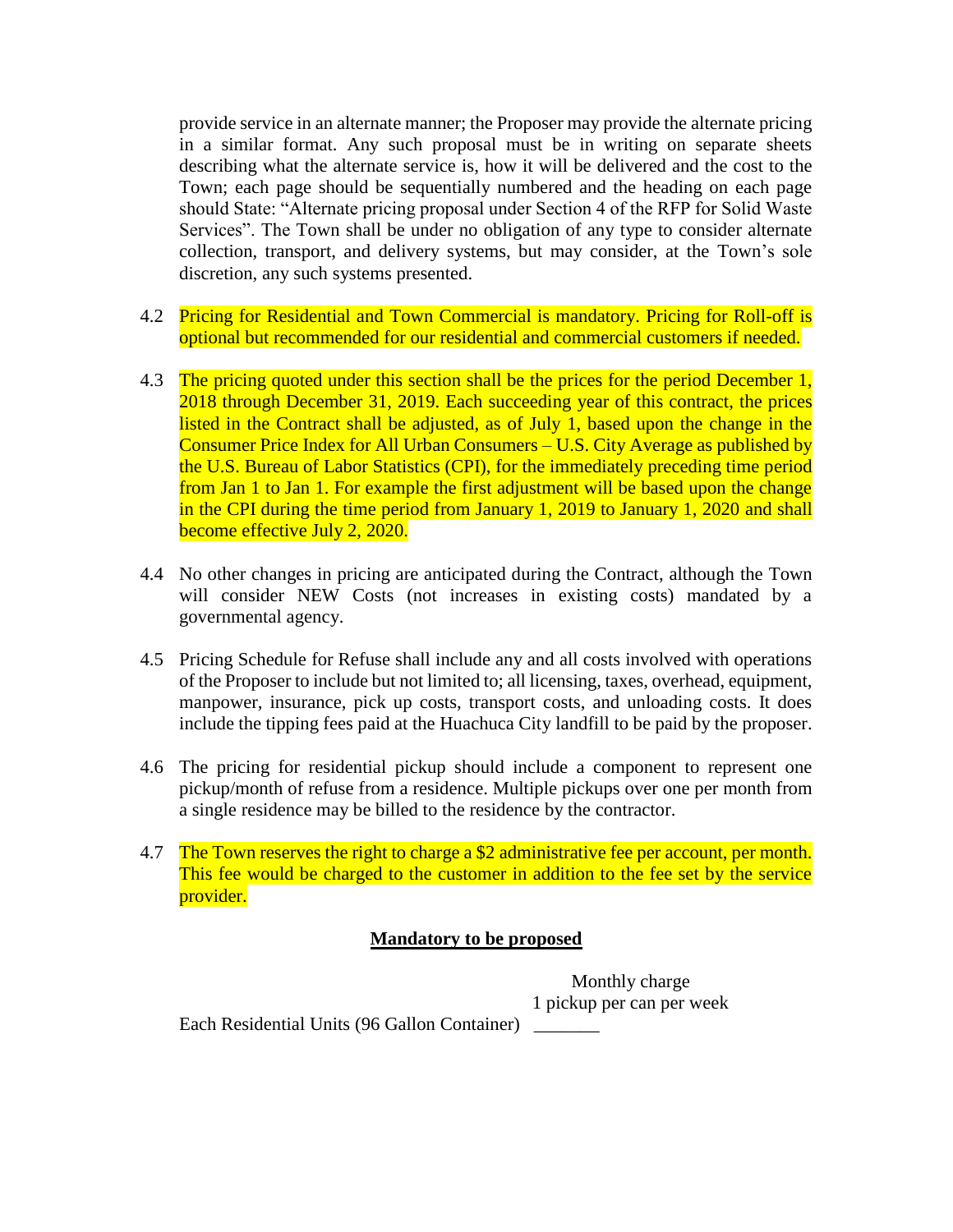|                                         | 1 pickup per can per week 2 pickups per week |  |
|-----------------------------------------|----------------------------------------------|--|
| City Commercial Unit (96 Gal Container) |                                              |  |
| <b>Commercial Dumpster Size 1</b>       |                                              |  |
| <b>Commercial Dumpster Size 2</b>       |                                              |  |
| Commercial Dumpster Size 3              |                                              |  |
| Roll-off Service Size 1                 |                                              |  |
| Roll-off Service Size 2                 |                                              |  |
| Roll-off Service Size 3                 |                                              |  |
| Other Misc. Charges - List              |                                              |  |
|                                         |                                              |  |
|                                         |                                              |  |
|                                         |                                              |  |

#### **5. Miscellaneous Information**

- 5.1 The contract will contain requirements that: in the event of a breach by the proposer and/or a cessation of service for any reason by the Proposer during the term of the Contract, or the inability to secure continuation of service at the end of the Contract; the Town may use the equipment of the Proposer for an indefinite period of time until Normal service can be restored. The Proposer shall receive adequate reimbursement for the use of equipment by the Town during such a period of time.
- 5.2 The Proposer may attach supplemental sheets which provide additional information that the proposer feels may enhance their Proposal. The Town may consider the information provided at the Town's sole discretion. Any such information shall be on separate pages sequentially numbered with a heading indicating "Miscellaneous Information under Section 5 of the RFP for Solid Waste Services".
- 5.3 Proposer Information required.

| Company name                                                                                                                                                                                                                   |        |
|--------------------------------------------------------------------------------------------------------------------------------------------------------------------------------------------------------------------------------|--------|
|                                                                                                                                                                                                                                |        |
| Name of Contact person for questions of information concerning this RFP                                                                                                                                                        |        |
|                                                                                                                                                                                                                                |        |
|                                                                                                                                                                                                                                |        |
| Cell Number New York Collection and Collection and Collection and Collection and Collection and Collection and Collection and Collection and Collection and Collection and Collection and Collection and Collection and Collec | ∗      |
| FAX Number                                                                                                                                                                                                                     | $*$    |
| E-mail <u>example</u>                                                                                                                                                                                                          | $\ast$ |
| Federal Employer ID #                                                                                                                                                                                                          |        |
|                                                                                                                                                                                                                                |        |

\*Optional Items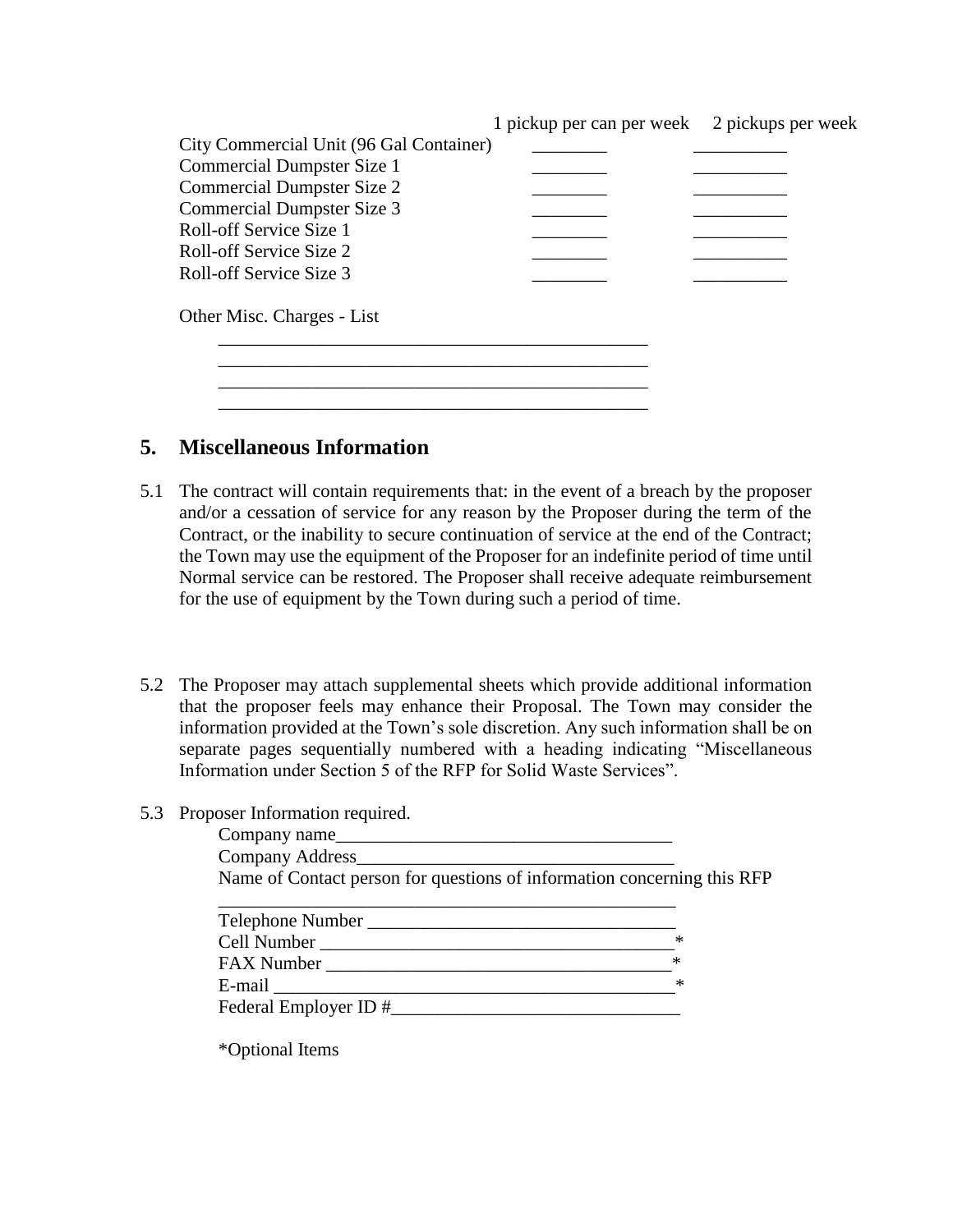- 5.4 List any pending bankruptcies, personal injury or discrimination lawsuits, any legal actions filed by other governmental agencies including administrative complaints or charges alleging discrimination, environmental violations, occupational health and safety violations, and any breach of contract actions by governmental agencies.
- 5.5 The attached Certification of Proposal must be attached to the returned proposal. This document attests to the Proposers awareness and agreement to the content of this RFP and all accompanying provisions.
- 5.6 Proposer is required to be aware of, familiar with, and comply with all Federal, State, County, and Town laws, Ordinances, Regulations, Rules, and Policies which may relate to this RFP.

## **Certification of Proposal**

This Proposal is submitted in response to the Request for Proposal for Solid Waste Services issued by the Town of Huachuca City, Arizona.

The undersigned is a duly authorized Officer of the Proposer and hereby certifies and agrees that agrees to be bound by the content of the RFP and agrees to comply with its terms, conditions, and provisions in the event of an award. The proposal shall remain in effect for a period of not less than ninety (90) days from the deadline for Proposals to be received in the Town Clerk's Office.

The undersigned certifies that to the best of his/her knowledge:

there is no officer or employee of the Town of Huachuca City who has, or whose relative has, any substantial interest in any contract award subsequent to this RFP.